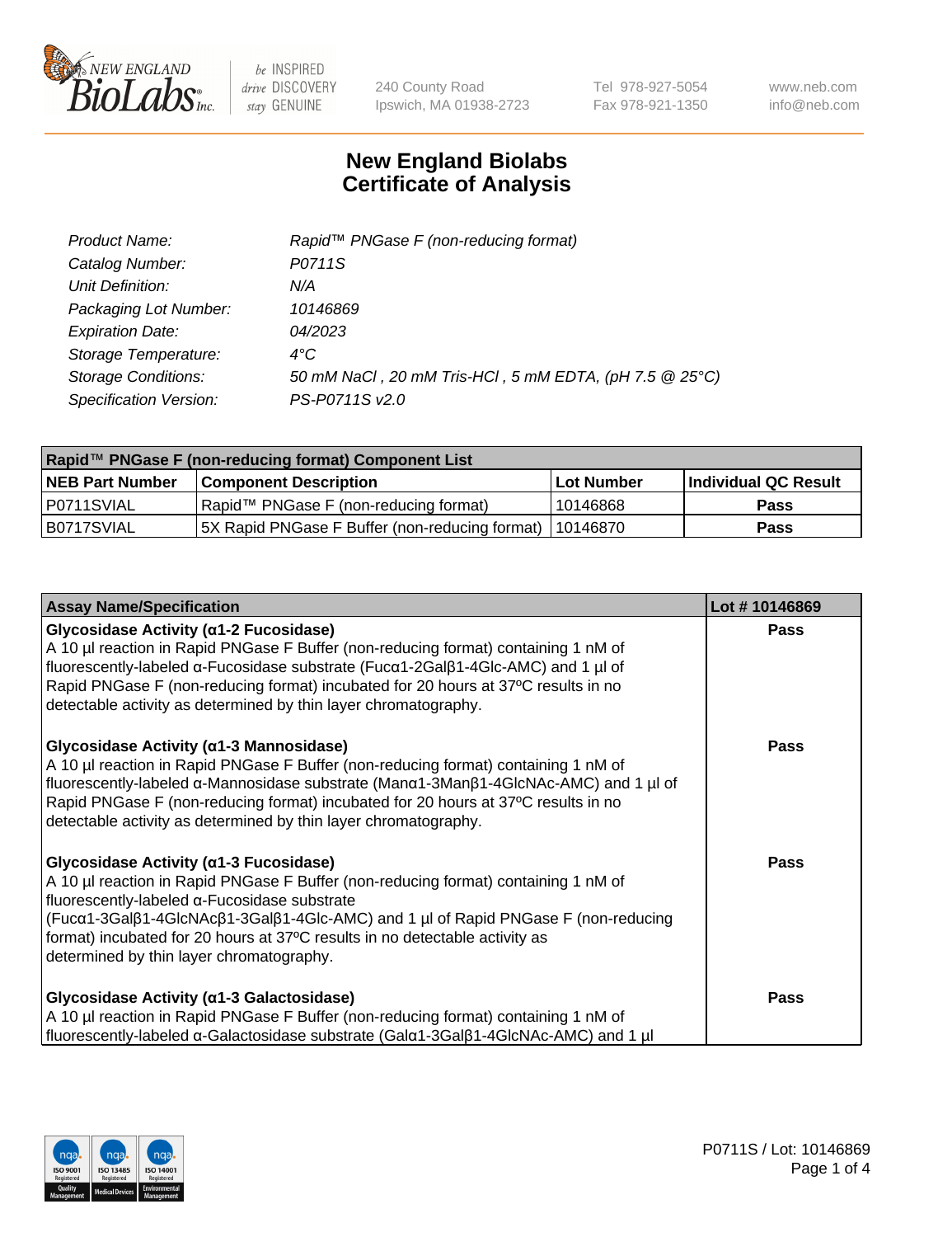

240 County Road Ipswich, MA 01938-2723 Tel 978-927-5054 Fax 978-921-1350

www.neb.com info@neb.com

| <b>Assay Name/Specification</b>                                                                                                                                                                                                                                                                                                                                                                           | Lot #10146869 |
|-----------------------------------------------------------------------------------------------------------------------------------------------------------------------------------------------------------------------------------------------------------------------------------------------------------------------------------------------------------------------------------------------------------|---------------|
| of Rapid PNGase F (non-reducing format) incubated for 20 hours at 37°C results in no<br>detectable activity as determined by thin layer chromatography.                                                                                                                                                                                                                                                   |               |
| Glycosidase Activity (α1-6 Galactosidase)<br>A 10 µl reaction in Rapid PNGase F Buffer (non-reducing format) containing 1 nM of<br>fluorescently-labeled α-Galactosidase substrate (Galα1-6Galα1-6Glcα1-2Fru-AMC) and 1<br>µl of Rapid PNGase F (non-reducing format) incubated for 20 hours at 37°C results in<br>no detectable activity as determined by thin layer chromatography.                     | <b>Pass</b>   |
| Glycosidase Activity (α1-6 Mannosidase)<br>A 10 µl reaction in Rapid PNGase F Buffer (non-reducing format) containing 1 nM of<br>fluorescently-labeled α-Mannosidase substrate (Manα1-6Manα1-6(Manα1-3)Man-AMC) and 1<br>µl of Rapid PNGase F (non-reducing format) incubated for 20 hours at 37°C results in<br>no detectable activity as determined by thin layer chromatography.                       | <b>Pass</b>   |
| Glycosidase Activity (α-Glucosidase)<br>A 10 µl reaction in Rapid PNGase F Buffer (non-reducing format) containing 1 nM of<br>fluorescently-labeled α-Glucosidase substrate (Glcα1-6Glcα1-4Glc-AMC) and 1 µl of<br>Rapid PNGase F (non-reducing format) incubated for 20 hours at 37°C results in no<br>detectable activity as determined by thin layer chromatography.                                   | <b>Pass</b>   |
| Glycosidase Activity (β-N-Acetylgalactosaminidase)<br>A 10 µl reaction in Rapid PNGase F Buffer (non-reducing format) containing 1 nM of<br>fluorescently-labeled β-N-Acetylgalactosaminidase substrate<br>(GalNAcβ1-4Galβ1-4Glc-AMC) and 1 µl of Rapid PNGase F (non-reducing format)<br>incubated for 20 hours at 37°C results in no detectable activity as determined by<br>thin layer chromatography. | <b>Pass</b>   |
| Glycosidase Activity (β1-4 Galactosidase)<br>A 10 µl reaction in Rapid PNGase F Buffer (non-reducing format) containing 1 nM of<br>fluorescently-labeled β-Galactosidase substrate (Galβ1-4GlcNAcβ1-3Galβ1-4Glc-AMC)<br>and 1 µl of Rapid PNGase F (non-reducing format) incubated for 20 hours at 37°C<br>results in no detectable activity as determined by thin layer chromatography.                  | <b>Pass</b>   |
| Glycosidase Activity (β-Mannosidase)<br>A 10 µl reaction in Rapid PNGase F Buffer (non-reducing format) containing 1 nM of<br>fluorescently-labeled β-Mannosidase substrate (Manβ1-4Manβ1-4Man-AMC) and 1 µl of<br>Rapid PNGase F (non-reducing format) incubated for 20 hours at 37°C results in no<br>detectable activity as determined by thin layer chromatography.                                   | Pass          |
| Glycosidase Activity (α-N-Acetylgalactosaminidase)<br>A 10 µl reaction in Rapid PNGase F Buffer (non-reducing format) containing 1 nM of<br>fluorescently-labeled α-N-Acetylgalactosaminidase substrate                                                                                                                                                                                                   | <b>Pass</b>   |

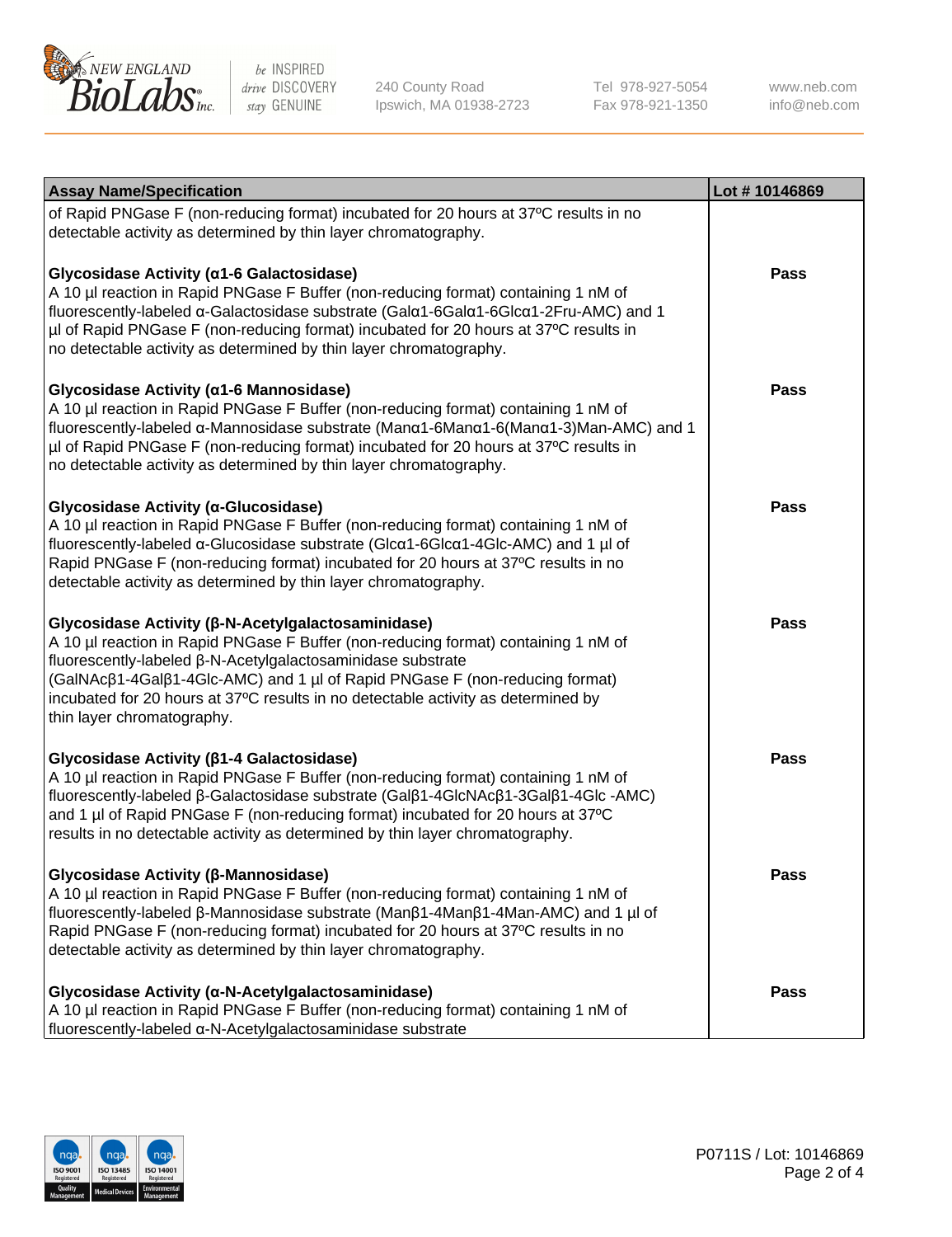

240 County Road Ipswich, MA 01938-2723 Tel 978-927-5054 Fax 978-921-1350

www.neb.com info@neb.com

| <b>Assay Name/Specification</b>                                                                                                                                                                                                                                                                                                                                                                                                                                                                                                                                                                               | Lot #10146869 |
|---------------------------------------------------------------------------------------------------------------------------------------------------------------------------------------------------------------------------------------------------------------------------------------------------------------------------------------------------------------------------------------------------------------------------------------------------------------------------------------------------------------------------------------------------------------------------------------------------------------|---------------|
| (GalNAcα1-3(Fucα1-2)Galß1-4Glc-AMC) and 1 µl of Rapid PNGase F (non-reducing format)<br>incubated for 20 hours at 37°C results in no detectable activity as determined by<br>thin layer chromatography.<br>Glycosidase Activity (α-Neuraminidase)<br>A 10 µl reaction in Rapid PNGase F Buffer (non-reducing format) containing 1 nM of<br>fluorescently-labeled α-Neuraminidase substrate<br>(Neu5Acα2-3Galβ1-3GlcNAcβ1-3Galβ1-4Glc-AMC) and 1 µl of Rapid PNGase F (non-reducing<br>format) incubated for 20 hours at 37°C results in no detectable activity as<br>determined by thin layer chromatography. | Pass          |
| Glycosidase Activity (β1-3 Galactosidase)<br>A 10 µl reaction in Rapid PNGase F Buffer (non-reducing format) containing 1 nM of<br>fluorescently-labeled β-Galactosidase substrate (Galβ1-3GlcNAcβ1-4Galβ1-4Glc-AMC)<br>and 1 µl of Rapid PNGase F (non-reducing format) incubated for 20 hours at 37°C<br>results in no detectable activity as determined by thin layer chromatography.                                                                                                                                                                                                                      | Pass          |
| Glycosidase Activity (β-Xylosidase)<br>A 10 µl reaction in Rapid PNGase F Buffer (non-reducing format) containing 1 nM of<br>fluorescently-labeled β-Xylosidase substrate (Xylβ1-4Xylβ1-4Xylβ1-4Xyl-AMC) and 1 µl<br>of Rapid PNGase F (non-reducing format) incubated for 20 hours at 37°C results in no<br>detectable activity as determined by thin layer chromatography.                                                                                                                                                                                                                                  | Pass          |
| <b>Glycosidase Activity (β-N-Acetylglucosaminidase)</b><br>A 10 µl reaction in Rapid PNGase F Buffer (non-reducing format) containing 1 nM of<br>fluorescently-labeled β-N-Acetylglucosaminidase substrate<br>(GIcNAcβ1-4GIcNAcβ1-4GIcNAc-AMC) and 1 µl of Rapid PNGase F (non-reducing format)<br>incubated for 20 hours at 37°C results in no detectable activity as determined by<br>thin layer chromatography.                                                                                                                                                                                            | <b>Pass</b>   |
| <b>Protein Purity Assay (SDS-PAGE)</b><br>Rapid PNGase F (non-reducing format) is ≥ 95% pure as determined by SDS-PAGE<br>analysis using Coomassie Blue detection.                                                                                                                                                                                                                                                                                                                                                                                                                                            | <b>Pass</b>   |
| <b>Protease Activity (SDS-PAGE)</b><br>A 20 µl reaction in 1X Rapid PNGase F Buffer (non-reducing format) containing 24 µg<br>of a standard mixture of proteins and a minimum of 5 µl of Rapid PNGase F<br>(non-reducing format) incubated for 20 hours at 37°C, results in no detectable<br>degradation of the protein mixture as determined by SDS-PAGE with Coomassie Blue<br>detection.                                                                                                                                                                                                                   | Pass          |
| <b>Glycosidase Activity (Endo F2, F3)</b><br>A 10 µl reaction in Rapid PNGase F Buffer (non-reducing format) containing 1 nM of                                                                                                                                                                                                                                                                                                                                                                                                                                                                               | Pass          |